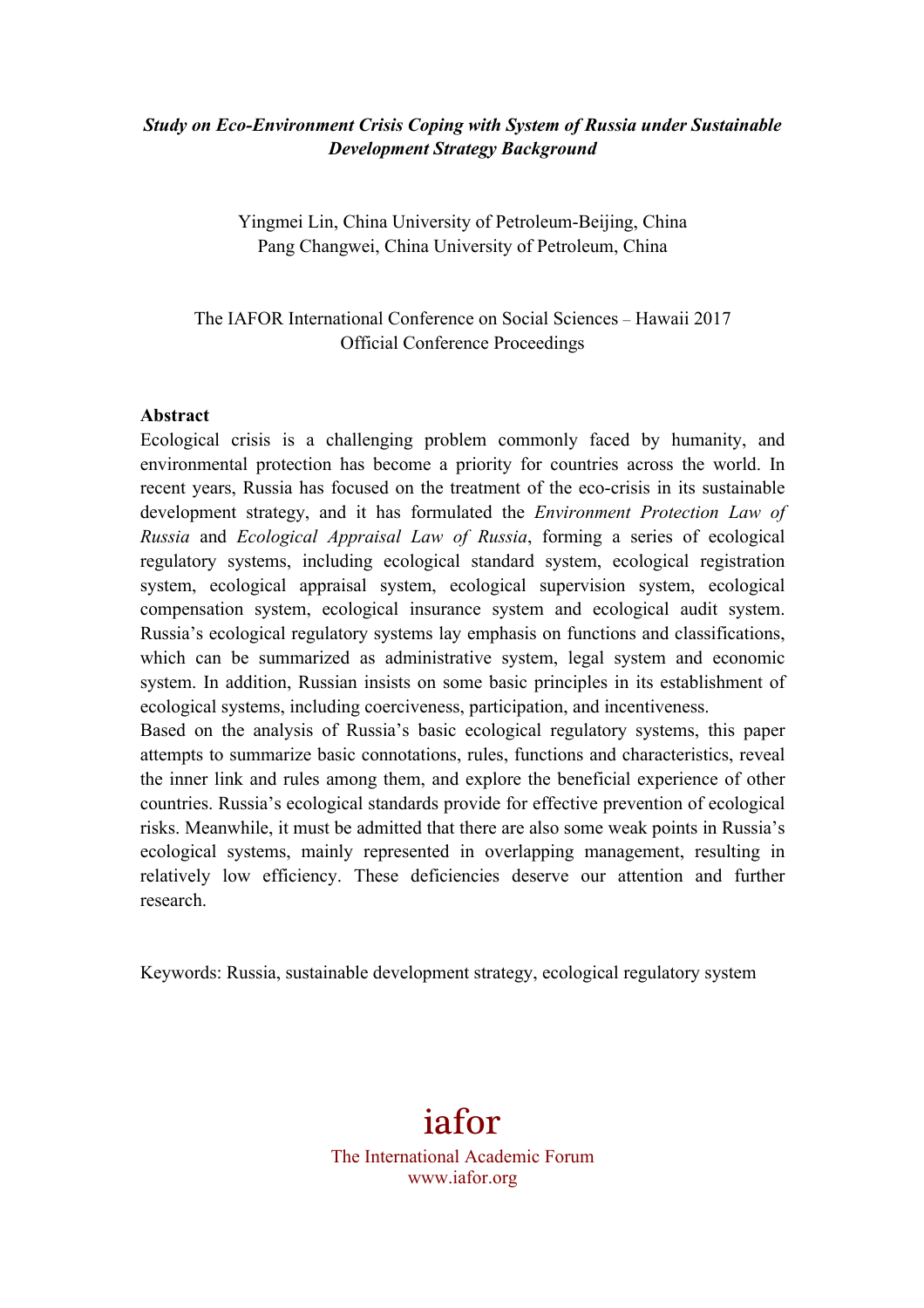#### **Introduction**

At present, humanity is faced with increasingly serious environmental challenges, including environmental pollution, ecological degradation, and soil erosion and desertification. The strategy of sustainable development has become the common concern of people all over the world. All countries are looking for the right way to implement sustainable development strategies. As a large country full of ecological and mineral resources, Russia always attaches great importance to the study of ecological theory, and regards "the priority of environmental protection" as the basic legal principle in protecting environment and utilizing natural resources. After its independence, Russia learned lessons from the former Soviet Union in dealing with environmental disasters. In particular, after the Chernobyl nuclear disaster, environmental protection and economic development have been given equal priority. Russia has formed a complete set of laws and mechanisms relevant to ecological environment protection, such as legislation, management, decision-making, evaluation, and prevention. Russia's environmental protection mechanism is of great benefit to China and other countries in promoting the modernization of ecological governance systems and capacity. It has not only theoretical significance and academic value, but also a strong practical significance.

#### **Literature Review**

In recent years, people have given more attention to western developed countries in their research on legal policies and systems of ecological and environmental protection. In comparison, people have rarely explored the development of Russia's ecological regulatory systems, so there is a lack of comprehensive research results in this area.

What is novel about this research is that it captures the basic connotation, principle, procedure, function and characteristic of Russia's regulatory system, revealing the internal relation and regularity of Russia's approach. The author does not seek to carry out comprehensive research in this field, but tries to grasp some key and important issues, thus gaining from the experience of other countries.

### **Methodology and methods**

In terms of research methodology, this paper forms a scientific cognitive approach by collecting, identifying, and reviewing previous literatures. The main sources of research data include official literature, reports by relevant research institutions, academic monographs and papers, professional journals and international journals, and some official websites. In addition, the author makes full use of primary materials and literatures, striving to bring objective and accurate comments and conclusions.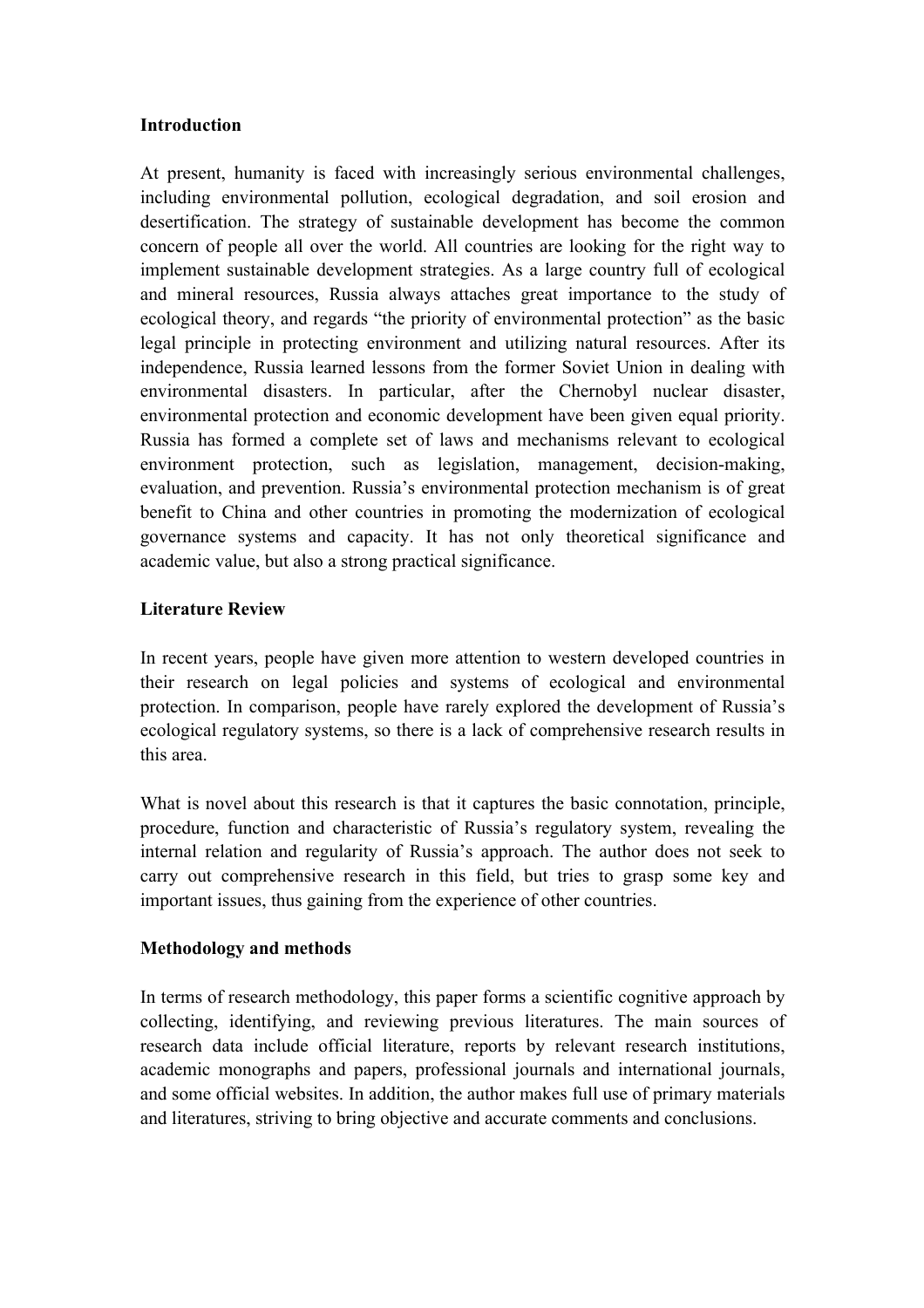### **Discussion**

In Russia, population and industry is concentrated in 20% of the country, thus the environment is significantly stressed. In 185 cities and industrial areas, air pollution is beyond the recommended index. Therefore, Russia attaches great importance to the implementation of sustainable development strategies, environmental protection, and resource utilization, and it has issued a series of laws, regulations, and policies. In addition, Russia plays an active role in dealing with global and regional ecological issues. In order to ensure effective implementation of national ecological laws, ecological policies, and ecological measures, Russia has formulated a set of ecological regulatory and administrative systems, which achieve effective results in dealing with the environmental crisis. These include the Ecological permit system, Ecological standard system and Ecological registration system, Ecological identifying system, Ecological supervision system, Ecological compensation system, Ecological insurance system and Ecological auditing system. These basic systems provide institutional safeguards to protect the environment and ensure effective use of natural resources. They have become the basic norms of Russia's ecological functional departments, regulatory authorities, non-governmental organizations, civil society environmental governance, and environmental management and supervision.

### **Chapter I: Comments on Russian ecological system and mechanism**

## 1. Ecological permit system and its characteristics in Russia

The Ecological permit system is composed of specific administrative acts that govern resource exploitation, construction, and other activities that impact the environment. The permit system examines proposals for new activities in these areas in order to decide whether to give permission or not. Russia's ecological permit system is divided into three categories, including the permit for natural utilization, the permit for activities with negative impact on environment, and the permit for other activities related to environment. Article 30 of the *Russian Federation Environmental Protection Act* stipulates the types of activities for which compulsory ecological permits are granted. The Ecological permit system is widely used in the enforcement of ecological protection laws, which is targeted and flexible.

### 2. Ecological registration system and its characteristics in Russia

The Ecological registration system requires enterprises to list the kinds of natural resources they use and the relevant environmental impact of production. This information must be submitted to the Russian National Ecological Commission for record. Every enterprise must draft an eco-registration proposal, recording the product description, illustration of the production process, types of natural resources used, impact of production on environment, time, emission and material composition of pollutant discharge, indicator of green ecological force and information of nature use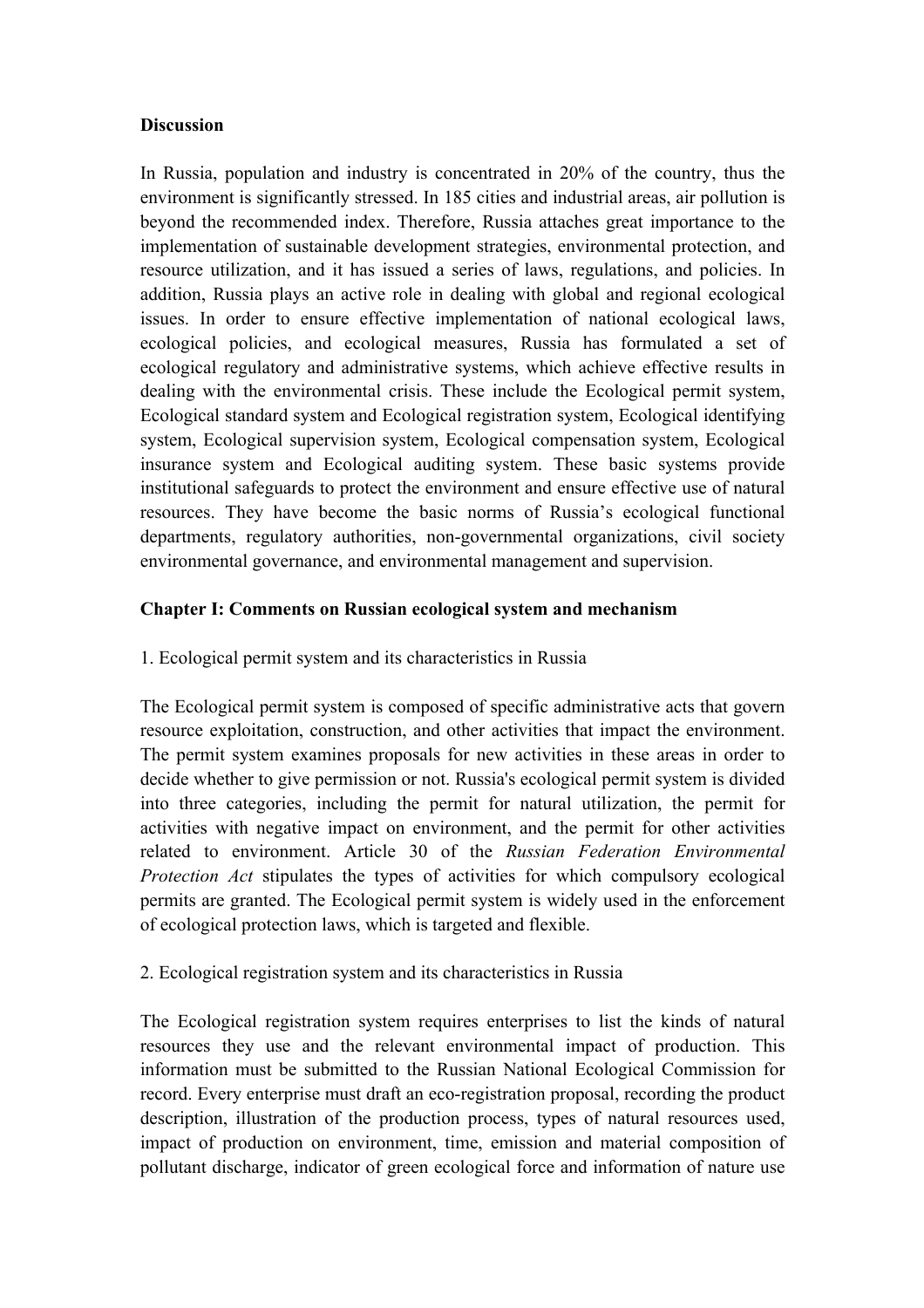permit, and payment of environmental pollution and nature use.

In addition to ecological registration of enterprises, the Ecological registration system also includes industrial safety registration, radiological health registration, and hazardous waste registration. *Industrial Safety Law for Dangerous Production Project of the Russian Federation* stipulates that enterprises engaged in hazardous production operations are obliged to register for industrial safety. According to the provisions of Russian law, enterprises must complete their ecological registration and report their ecological security situations to state and social organizations. The purpose of ecological registration is to predict environmental conditions of enterprises and their surroundings, to supervise the concrete implementation of environmental protection measures, and to reduce security incidents in production.

# 3. Connotation and Characteristics of Ecological identification System in Russia

The Ecological identification system is one of the most important ecological regulatory systems in Russia, similar to the current environmental impact assessment system in China and the United States. Article 1 of *Russian Federation Ecological Identification Act* clearly stipulates that ecological identification refers to ecological management and supervision by agencies and social organizations in ascertaining whether the proposed activities conform to ecological requirements, and in determining whether the identified activities are allowed to be implemented or not.<sup>1</sup> The Russian Federation's ecological identification system has two areas of focus: national ecological identification and social ecological identification.

*Russian Federation Ecological Identification Act* provides the following principles for the national ecological identification system: mandatory enforcement, scientific demonstration of conclusions, independence, openness, public participation, and above all, identification of any potential environmental crisis. Social ecological appraisal is organized by social groups and non-statutory, civil spontaneous ecological identification activities. The Ecological identification system can effectively reduce risks of decision-making, thus becoming an important environmental protection system implemented by the Russian government.

# 4. Connotation and characteristics of ecological compensation system in Russia

Ecological compensation is an economic mechanism to protect the environment and improve utilization of resources. The economic mechanism of environmental protection and resource utilization includes various economic instruments stipulated by law. The Ecological compensation system includes a charge system and an economic incentive system of environmental use.

<u> 1989 - Jan Samuel Barbara, margaret e</u>

<sup>1</sup> Peredelsky, L.V.(2009). Ecology. Moscow: Prospect, 446.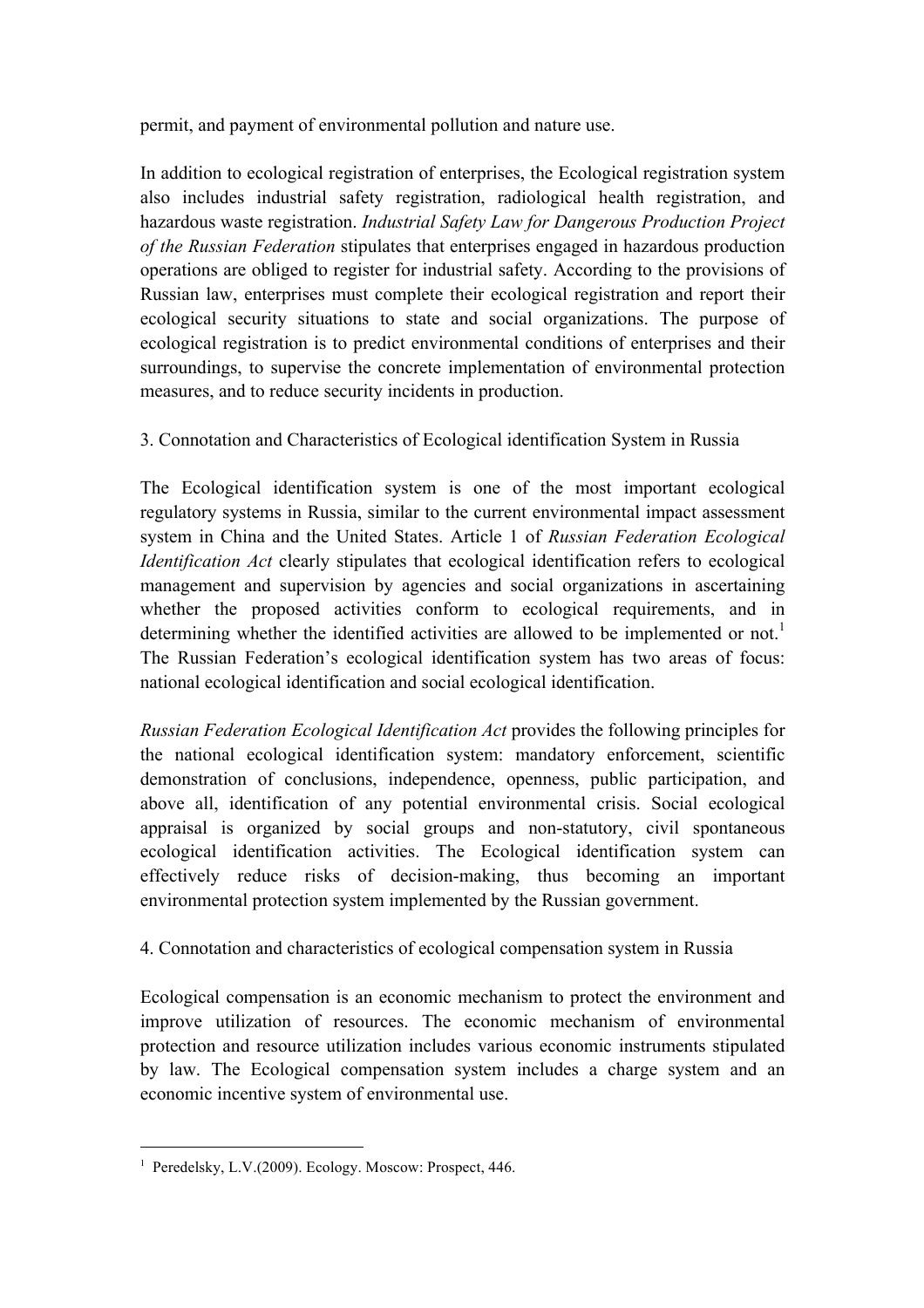(1) Connotation of environmental use charge system. According to Article 3 of Russian Federation Environmental Protection Act, legal persons and natural persons should give payments according to the principles of nature use and damage to the environment for economic activities and other activities that create environmental impacts. Environmental use charge system includes three elements: payment for nature use, payment for negative impact on environment, and payment for environmental damage. Russia has drawn up a clear basis for these divisions and detailed standards for charges.

(2) Connotation of economic incentive system. According to Article 14 of Russian Federation Environmental Protection Act, the government will provide tax relief and preferential policies for enterprises which adopt advanced technology, non-traditional energy, secondary recovery of resources, or recycling of waste. The essence of the ecological incentive mechanism is to use legal economic means to encourage subjects to protect the environment and utilize natural resources in a reasonable manner, thus playing a key role in solving environmental problems.

# **Chapter II: Evaluation on mutual relations and basic functions of the Russian ecological regulatory system**

In system design, Russia focuses on scientific and rational ecological management. In the analysis of Russia's ecological regulatory system, we can summarize mutual relations, influences, and functions within the system. The author holds that there are three kinds of relationships among the different parts of the Russian ecological regulatory system: relative independence relationship, coupling relationship, and progressive relationship. There are different inherent logic relationships and levels in various systems which play different functions.

### 1. Three relations in ecological system

The current ecological regulatory system in Russia is a complete set of institutional systems which are relatively independent and do not overlap in content and form. At the same time, the various systems are not isolated but interrelated and progressive. There are three different types of relationships between specific ecological systems in Russia. It is generally believed that the independent relationship refers to the elements of the system which are neither mutually exclusive nor coupling. Coupling relationship means elements in the system cooperate with each other for the same subject, thus better achieving system characteristics. Progressive relationship refers to the subjects in the system which belong to the same category in logic and connotation, and each behavior develops according to logical relationships and orders.

(1) In content analysis, Russia's ecological regulatory system has a relatively integrated independence. In view of national ecological permitting, standards, registration, identification, ecological compensation, supervision, monitoring,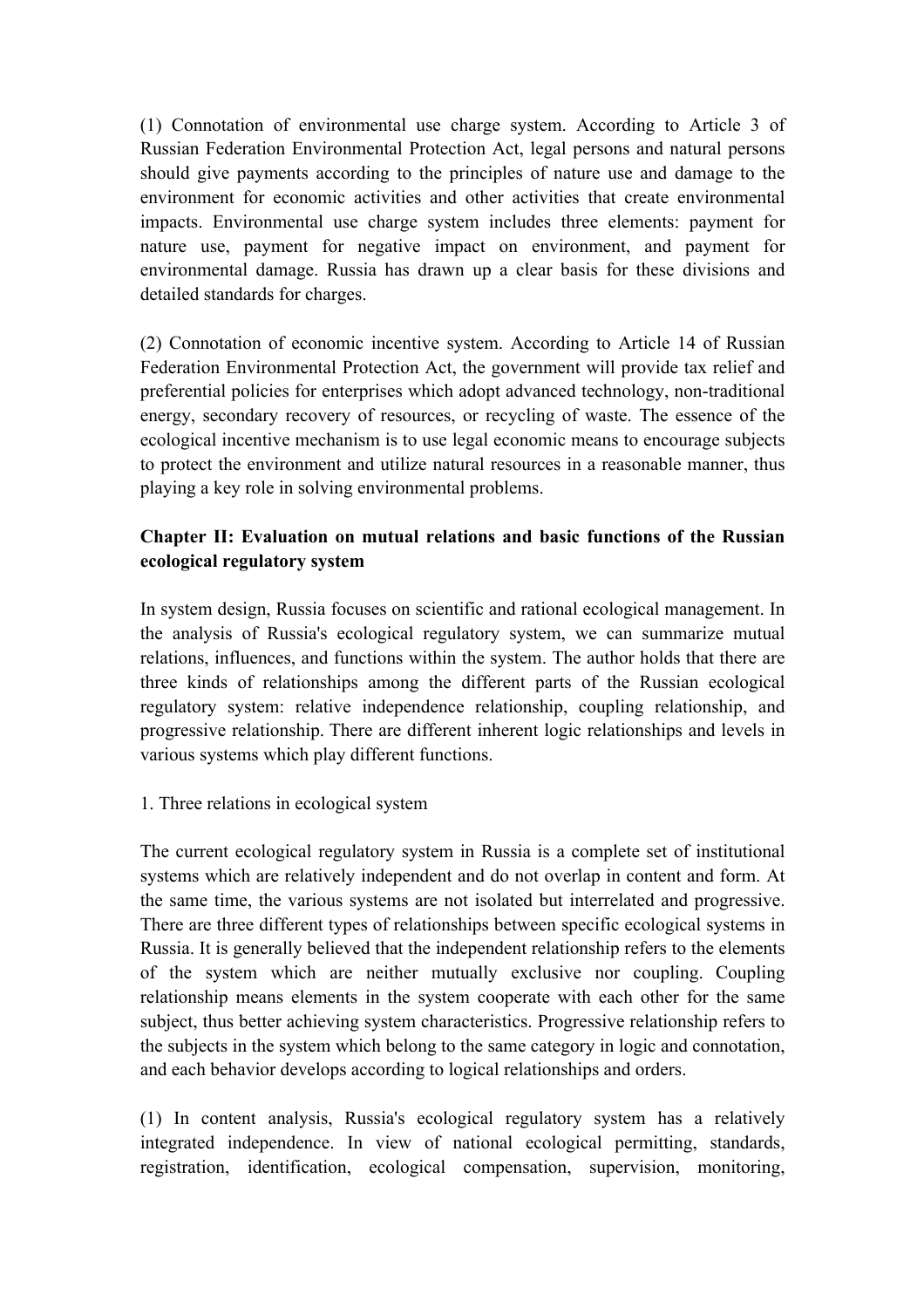insurance, and auditing, each system plays its own role from different aspects, dimensions, and functions, and each cannot be replaced by others.

(2) In terms of system design and operation, the Russian ecological regulatory system has the features of relevance and coupling. It can be easily seen that the systems are based on both mutually independent relationships and interdependent, interactive, and interrelated relationships. If without an access to ecological permission, it is difficult to carry out ecological registration. If there is no corresponding ecological standard, it is impossible to conduct ecological identification and registration, as well as ecological supervision and auditing. The systems are not only closely correlated, but also cross-cutting. For example, the national identification system contains specific national standards, and the ecological insurance system also includes a number of ecological compensation elements.

(3) In view of logical elements, Russia's ecological regulatory system has a distinct progressive nature. The system has internal logic and progressive levels to its practical processes. For example, from its definite operational practice, it firstly needs to obtain the approval of ecological permits, before carrying out ecological registration. Ecological registration should be put on record, and go through the process of state ecological identification and social identification, with national ecological supervision and ecological monitoring. Violations of ecological regulations or laws are pursued and punished by the state, with encouragement and rewards given to observance and protection of ecological behavior. These acts constitute a set of institutional systems, which are interlocking, mutually restraining, and mutually progressive.

### 2. On the function of ecological regulatory systems

The Russian ecological regulatory system shows the following characteristics:

(1) At the administrative level, there are systems of ecological permitting, standards, registration, and supervision, which belong to the national administrative system. In other words, any enterprises must strictly abide by national ecological standards to obtain ecological permit approval, registration, and accept supervision from national ecological management organs, social organizations, and citizens. Those failing to meet the requirements and constraints of the above systems will be subject to corresponding legal punishment and sanctions.

(2) At the legal level, there are systems of ecological identification, ecological supervision, and ecological monitoring. Russia attaches great importance to the construction of the legal environment. For example, *Russian Ecology Law* clearly defines the enforcement principle of national ecological appraisal, thus Russia's ecological identification is of practical legal significance. National ecological management agencies and relevant social organizations will examine whether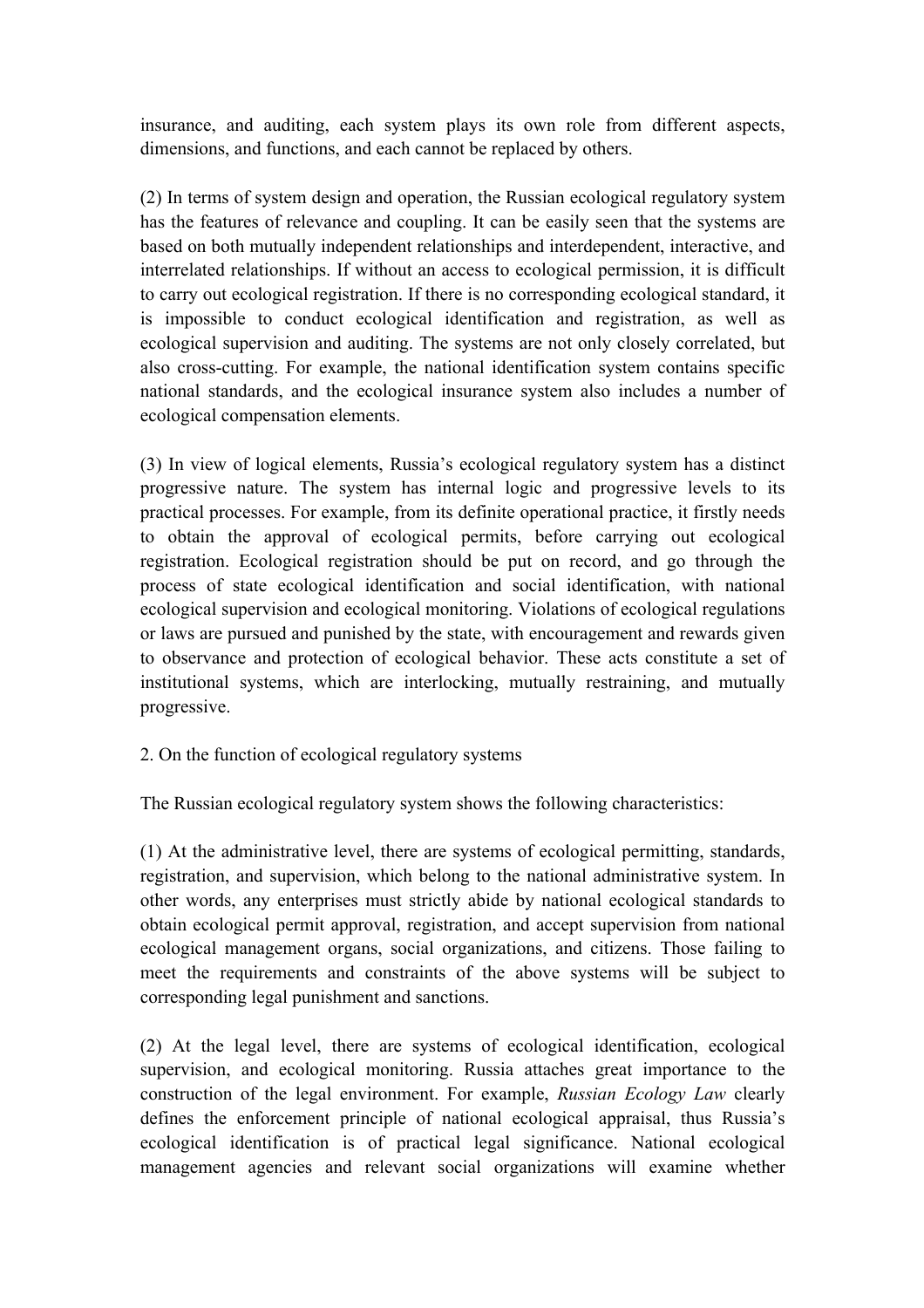enterprises comply with the legal provisions in the ecological field.

(3) At the economic level, there are the systems of ecological compensation, insurance, and audit, which are an effective economic lever with the objective to encourage enterprises to strengthen ecological security measures and reduce ecological risks of enterprises to the lowest level. Russia's ecological laws and regulations stipulate that ecological compensation is used to regulate and stimulate the protection of natural environment behavior. After long-term practice, it has been proven that the nature-use payment system is an effective economic instrument to regulate rational use of natural resources.

### **Chapter III: Characteristics of Russia's ecological system principles**

1. A combination of coerciveness and voluntariness principles

Many of the ecological regulatory systems in Russia show a combination of coerciveness and voluntariness. According to the *Russian Federation Ecological Identification Act*, the connotation of coercion principle of national identification signifies: the Russian Federation empowers a specific national agency to identify economic activities and other activities that require a national ecological assessment under the laws of the Russian Federation. The Russian Federation is obliged to carry out a national ecological appraisal on projects with a high probability of potential ecological risks. The appraisal conclusions have legal validity and must be implemented by enterprises.

In terms of economic activities and other activities not belonging to the scope of national ecological identification, enterprises are allowed to conduct social and ecological appraisal voluntarily. The conclusions of social ecological appraisal has no legal effect, but they serve as references and suggestions to the national ecological appraisal, and they play an important role in social supervision by public opinion. From this point of view, the social ecological appraisal is a necessary supplement to the national ecological appraisal system. In addition, the ecological insurance and ecological auditing system are a typical combination of coerciveness and voluntariness.

### 2. Complementary principles of openness and participation

National environmental management and supervision needs public support through participation of citizens and social groups. Russia encourages social organizations and citizens to participate in the ecological governance process and monitor whether enterprises comply with environmental laws and regulations or not. Russian laws stipulate that enterprises are obliged to inform state agencies and social organizations of their ecological security status and accept the supervision of state organs and social organizations. For example, enterprises should publish their ecological registration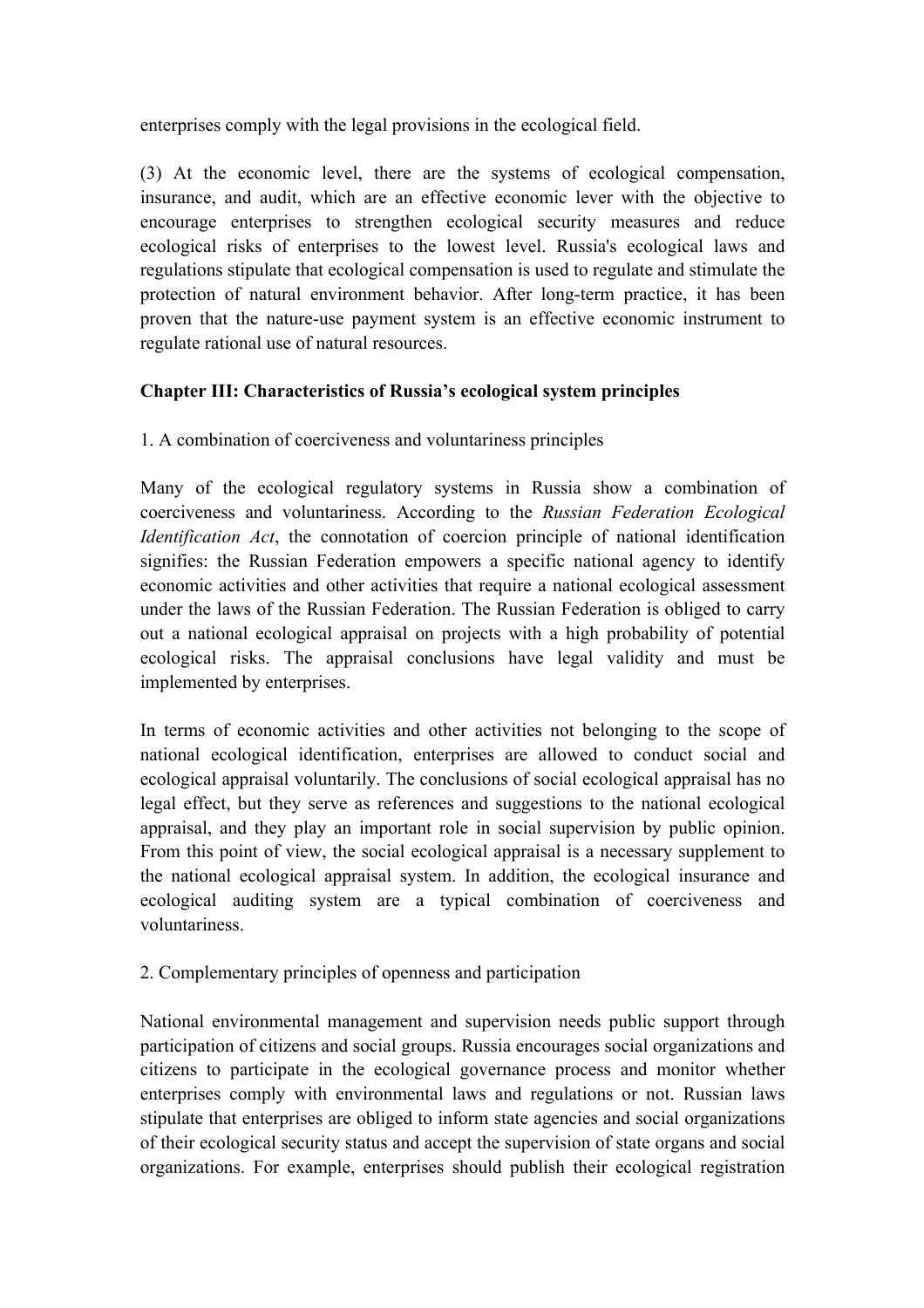certificates to social organizations and surrounding citizens, and provide explanations to reasonable questions from social organization and citizens. Moreover, taking ecological appraisal as an example, the law stipulates that openness and social participation is an important principle of ecological appraisal. Citizens and social organizations may participate in and supervise the process of ecological identification, as well as review the results of the ecological appraisal, and they have the right to question the results of the ecological appraisal.

### 3. Laying equal stress on punitive principle and incentive principle

Russia enacts strict ecological punitive measures. According to national standards and ecological laws, Russia's ecological management and supervision departments will publish information and annual reports on whether ecological objects meet stipulated standards, and they will provide critical reviews on illegal enterprises and industries, investigating their legal liability. In Russia, if an enterprise fails to complete its ecological registration, it will be deprived of its right to use natural resources. It cannot be engaged in economic activities, and it may be subject to heavy penalties. In addition, the state imposes an ecological tax on the production of ecologically harmful products and products that use harmful ecological technologies.

Meanwhile, incentive policies are used to promote protective behaviors by enterprises. According to legal stipulations in Russia, enterprises will enjoy the preferential policies of tax relief and loan concessions if they use advanced technology, non-traditional energy, secondary recovery of resources, or waste recycling. Punitive and incentive principles are intended to help enterprises to fundamentally change backward production modes, use clean energy in production, and reduce energy consumption and pollution, thus achieving positive results in clean production and green environment.

From the theoretical and practical perspective, Russia's ecological regulatory system is a legal embodiment of the national ecological system. All individuals and organizations in a sovereign country must abide by these legal system arrangements. With increasing attention of governments around the world and the long-term ecological practice, state ecological and environmental laws provide important systems and mechanisms suitable for their national conditions. There are obvious differences between China and Russia in ecological system construction and environmental supervision, with distinct regional, institutional, cultural, social, and economic differences.

In comparison with China and other countries, there are three characteristics in Russia's theory and practice of ecological protection and regulation:

(1) Stringency and coerciveness of laws, regulations, and systems, which effectively protect the rational use of natural resources and prevent ecological risks and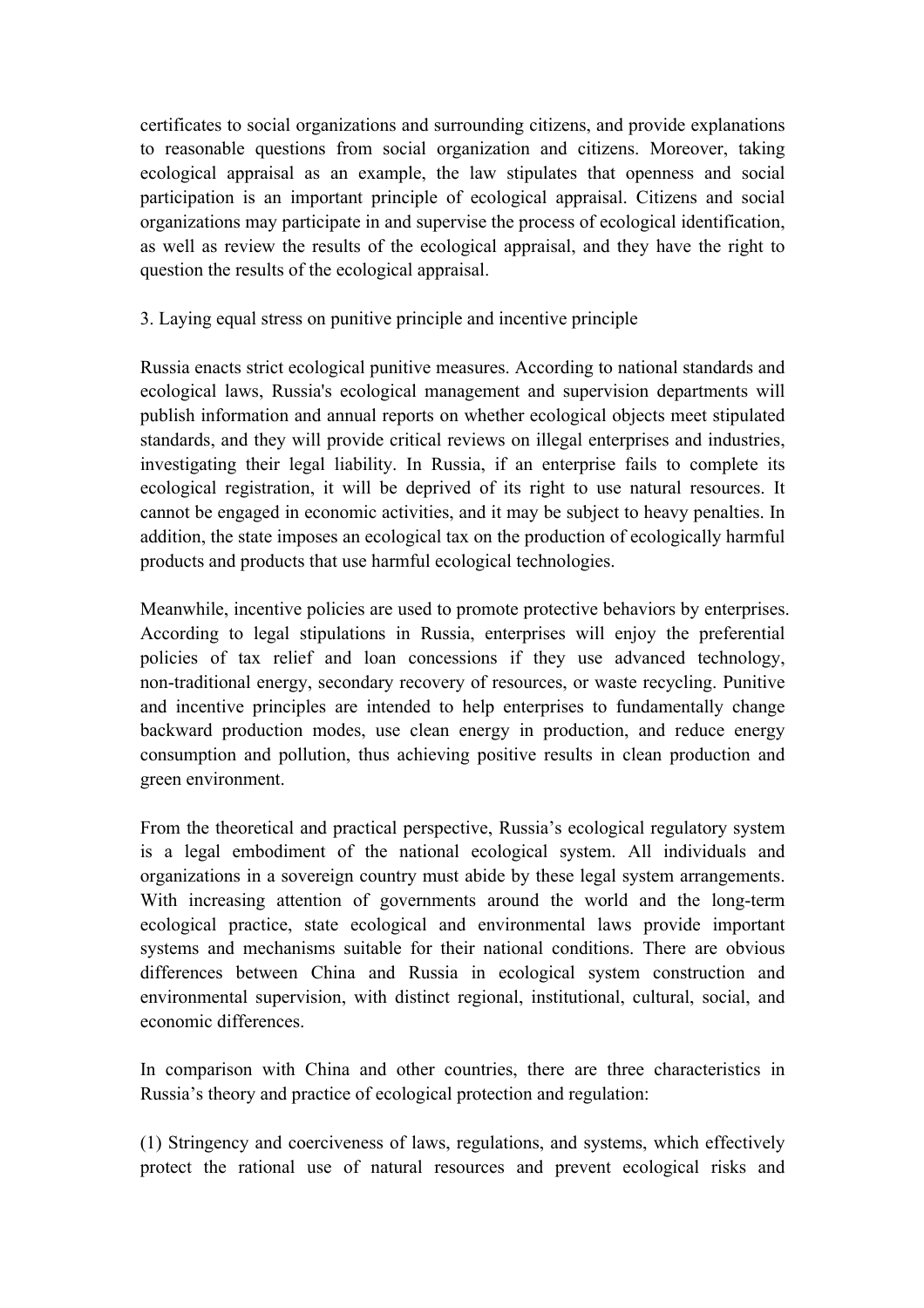environmental pollution.

(2) Wide scope of ecological system application, which is not only confined to macroeconomic activities, but also covers almost all microcosmic activities.

(3) Public participation in ecological protection and higher degree of openness in ecological law enforcement process, higher consciousness of law publicity and popularization, and stronger social environmental protection.

### **Conclusion**

Russia has consistently adhered to the principle of "prevention first and strict supervision", emphasizing strict control from the source. Projects with ecological risks and poor standards cannot obtain government permission, including international cooperation projects. For example, in the Sino-Russian oil pipeline cooperation project, the Angarsk-Daqing line has been changed due to the worries of Russian ecological organizations that the pipeline may result in pollution to Baikal Lake.

In contrast, China's ecological regulatory system generally over-emphasizes environmental assessment and licensing, but neglects the implementation of standards. To pursue economic outcomes, local governments follow the procedure of "approval after the project", thus resulting in cases of "pollution first, treatment later". These negative examples should be worthy of our reflection.

At the same time, due to the slow decision-making process of the system and the overlapping management levels in Russia, ecological crisis prevention and treatment of decision-making efficiency is relatively slow. This becomes an important factor that impacts the integration of ecological policy and mechanism system between Russia and international community. <sup>2</sup> The main direction of reform in Russia should be organizational streamlining. This includes centralization of national ecological supervision and management power in one or two special environmental supervision and management agencies, which have the power to coordinate other environmental supervision and management activities.

 

 $2$  Gu, H. B. (2003). Analysis of Russia's environmental management system and its reform. Northeast Asia Forum, 60.